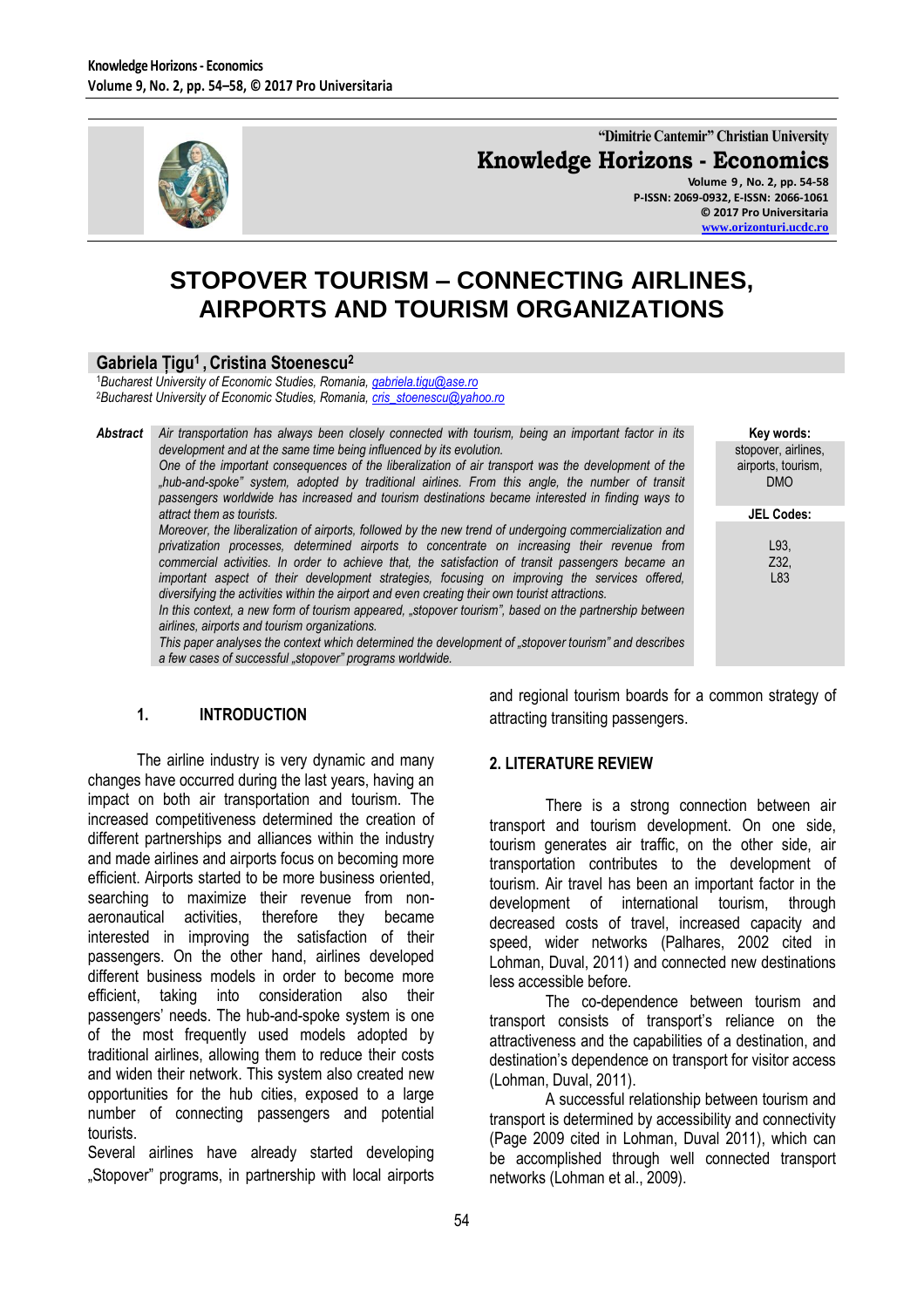According to Bowen (2000), places being part of an international airline network have wider access to global flows of goods, people, information, ideas, and capital.

After the liberalization of air traffic, most airlines have adopted the hub-and-spoke system, consisting of increased stopover traffic in specific hub locations (Page, 2007 cited in Tang, Weaver, Lawton, 2017) and a network made of interconnected links and nodes, with functions of origin, destination, hub or gateway (Pearce, 2001 cited in Lohman et al, 2009). While all nodes can be considered possible origins or destinations, hubs and gateways have the advantage of being very well connected (Lohman et al., 2009), in both domestic and international airline networks (O"Connor and Scott, 1992, cited in Bowen, 2000). According to Kasarda and Lindsay (2012), hubs are considered "world"s most central places", concentrating a high number of passengers. The same authors argue that there are more passengers passing through Heathrow Airport than "Britain has citizens". Moreover, the transiting traffic generated by international hubs represent a potential tourism market (Bowen 2000).

Despite the existing potential of hubs, they were often regarded as a non-discretionary space to transit before reaching the final destination (Weaver & Lawton, 2010 cited in Tang, Weaver, 2013). According to Tang and Weaver (2013), an uncomfortable and boring experience at the hub airport may determine tourists to consider that transit represents a waste of their time. Moreover, previous research has shown that the quality of service during transit affects both tourists" overall travel experience (Grob&Schroder, 2007, cited in Tang and Weaver, 2013) and their perception of the hub destination (Tang, Weaver, Lawton, 2017).

Although previously, airports did not focus on providing high-quality services to airline customers, given the fact that passengers were regarded as part of airlines" "business parameters" (Tang, Weaver, Lawton, 2017), recently, several changes occurred and the relationship between airports, airlines and customers has changed.

First of all, the liberalization of air traffic contributed to the emergence of low-cost companies, which follow a totally different business model, focusing on connecting regional/secondary airports through point-to-point flights, by-passing major hubs and minimizing their costs. This led to the development of secondary airports, stimulated airport competition and increased airports" needs to reduce taxes and find alternative sources of revenue.

Secondly, airports started going through a commercialization and privatization process, which made them focus on gaining revenue from different non-aeronautical activities (Zenglein, Muller, 2007, Gheorghe, Sebea, Stoenescu, 2017). From this angle,

passenger satisfaction became an important element for both airports and airlines, representing an opportunity for them to increase their revenue. Airports started to become more than a travel infrastructure, some of them turning into tourism attractions in their own right (Tang, Weaver, Lawton, 2017, Gheorghe, Sebea, Stoenescu, 2017). Identified as "quasidestinations" by Tang, Weaver, (2013), some airports offer a variety of commercial facilities such as shops, hotels, restaurants, business centres (Seyanont, 2011, Gheorghe, Sebea, Stoenescu, 2016).

At the same time, there is a bilateral relationship between the development of tourism attractions and air traffic, stimulating each other. From this angle, developing a tourism attraction at the destination has the potential of increasing air traffic, attracting airlines and even turning the local airport into an international hub, which in turn will generate more tourists (Bieger, Wittmer, 2006).

In this context, passenger satisfaction during transit is important for both airlines and airports, but also for the tourism destinations. A positive transit experience may significantly influence passengers' perception on the destination (hub airport) and can be an important factor in their decision to turn the transit experience into a stayover in the future (Tang, Weaver, Lawton, 2017). Tang and Weaver (2013) adapt Gunn"s travel experience model (1988), by taking into consideration two new elements consisting of stimulus from the affiliated airline and from the "quasidestination" experience, before taking the decision to revisit the transit city as stopover or stayover.

Taking into account that IATA forecasts that passenger demand is expected to double by 2035 (IATA, 2016), that 54% of all international tourists travel to their destination by air (Aviationbenefits.org, 2017) and the efficiency of the hub and spoke model, as well as the setting up of airline alliances (Tang and Weaver 2013), hub cities have all the assets to increase the numbers of tourists, through high quality of service, marketing strategies and cooperation with the tourism organizations and the government (Tang and Weaver 2013).

Destinations are seen as systems connecting individual entities and depending largely on the configuration of their attractions (Bieger and Wittmer, 2006). According to Haugland and Ness (2011), destinations should follow a model based on three dimensions: destination capabilities (each destination"s ability to configure and manage its resources to develop products and services), coordination at the destination level (between the participating entities) and inter-destination bridge ties (destinations strategies being integrated in those of larger geographical areas).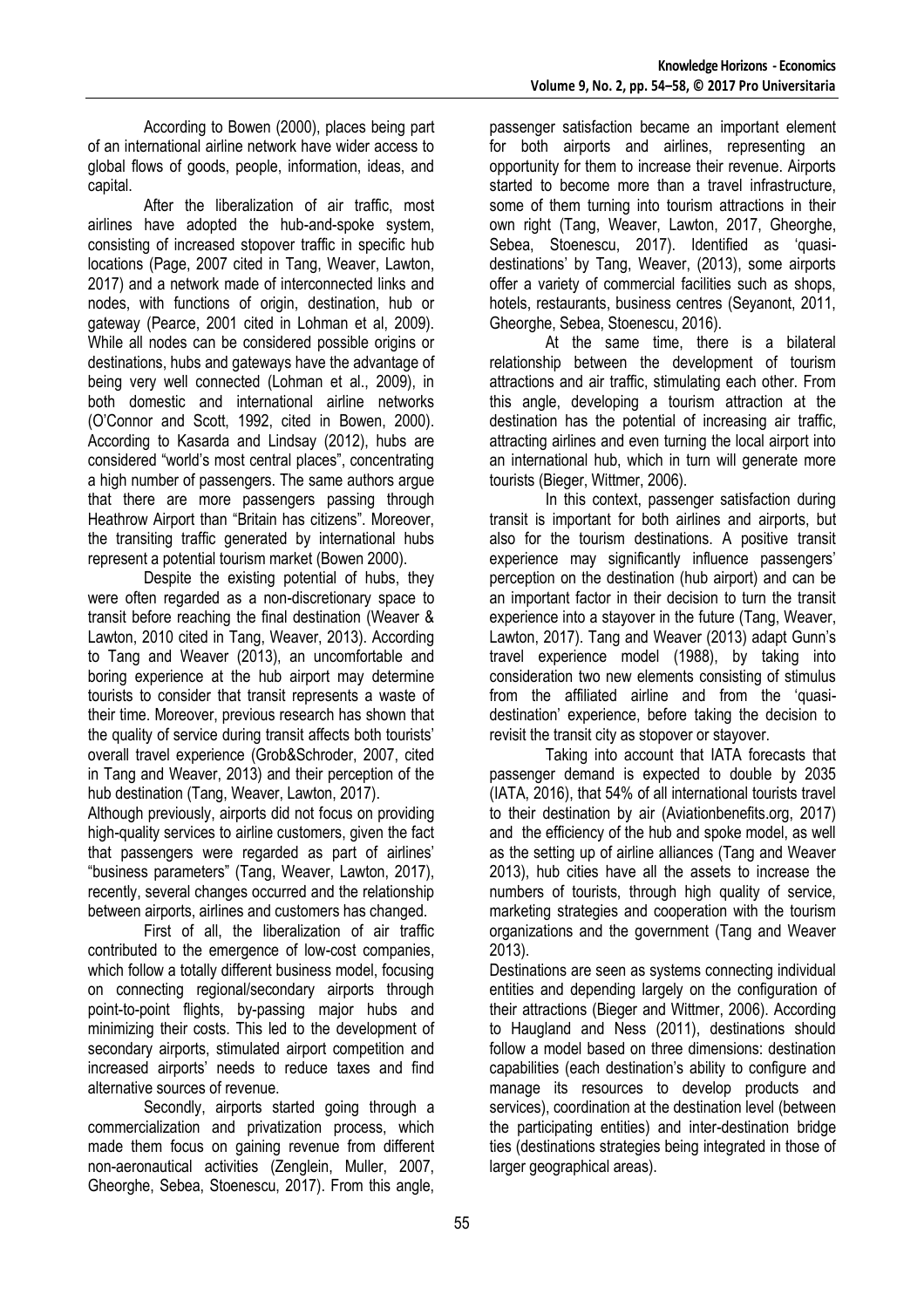The process of hubs becoming destinations depends on their ability to offer facilities and attractions that would determine connecting passengers to stop for a few hours and even spend a few days, turning connectivity into interconnectivity (Lohman et al., 2009). According to Buhalis (2000), "destinations are amalgams of tourism products, offering an integrated experience to consumers". Previous research has shown that, despite the fragmentation of the system, consisting of several stakeholders with different strategies and objectives, a common coordination of activities could benefit all of the participating actors (Wang & Xiang, 2007).

In order for an airline hub to become a tourist destination, a coordination between the following entities is necessary: airline, airport, national government and private companies (Lohman et al., 2009).

Airlines and tourism organizations have always been interconnected but the relationship between them has been reinvented over time; previously, partnerships between airlines and hotels, tour operators, rental cars were frequent (Lafferty & Fossen, 2001 cited in Lohman et al., 2009), through vertical integration. Nowadays, following the development of low-cost airlines and the rise of internet, many tourism providers choose to promote their services on airlines' websites, or even create new products. "Stopover" programs represent a new form of tourism products, developed through partnerships between airlines, airports and tourism boards or tourism companies, with the purpose to turn the hub city into a tourist destination.

## **3. CASE STUDIES**

of:

## **3.1. Singapore Stopover Holidays**

The Stopover Singapore concept is part of a strategy of integrated tourism and aviation, politically and governmentally supported (Albers et al., 2009 cited in Lohman et al., 2009). The project is coordinated by Singapore Airlines, Changi Airport Group and Singapore Tourism Board.

Passengers have the possibility to choose between two packages (Singaporeair.com)

- 1.Basic Singapore Stopover Holiday consisting
- A one-night hotel stay at the participating hotels

Return airport transfers

- 2. Singapore Stopover Holiday consisting of:
- A one-night hotel stay
- Return airport transfers
- Complimentary rides on the SIA Hop-on Bus
- Admission to over 15 tourist attractions

## **3.2. Portugal Stopover – Discover Portugal on the way**

Portugal Stopover is developed by the airline TAP Portugal, in partnership with multiple companies and organizations including the airports, local tourism authorities, as well as hotels, restaurants, travel agencies. The programs allows passengers to have a stop (1 – 3 nights) in Lisbon or Porto on medium and long-haul flights, benefiting also of exclusive prices at the hotel offers, discounts or free products from different partners (wine, cultural visits) and a free Stopover mobile app.

The main goal of this project is to promote Portugal as a tourism destinations and to bring 150,000 more tourists Portugal in 2017 and 300,000 in 2018 (Tap Portugal, 2016).

## **3.3. Stopover Iceland**

In Iceland, both the national airline (Iceland Air) and the low-cost airline (Wow Air) offer a stopover program. Passengers travelling between USA/Canada to Europe via Iceland, have the possibility to add to their trip a stopover up to 7 nights in Iceland at no additional fare. Besides that, Iceland Air constantly offers additional services to its passengers. If in 2015, Iceland Air passengers had the possibility to book their stopover stay in a private luxury hotel, adding several activities such as private tours, helicopter tours etc (Icelandair, 2015), this year they can experience for free the Stopover Buddy Service, their own Icelandair personal host for up to one day, helping them discover the destination through the eyes of a local.

## **3.4. Stopover Finland**

Stopover Finland is managed by Finland Tours / Primera Holidays Oy (tour operator accredited by Visit Finland), in partnership with Finnair. Stopovers can be from 5 hours up to 5 nights and consist of ready-made packages including accommodation, transfers, tours etc. The project mainly targets travelers from China, Japan and South-Korea travelling to other European countries via Helsinki airport.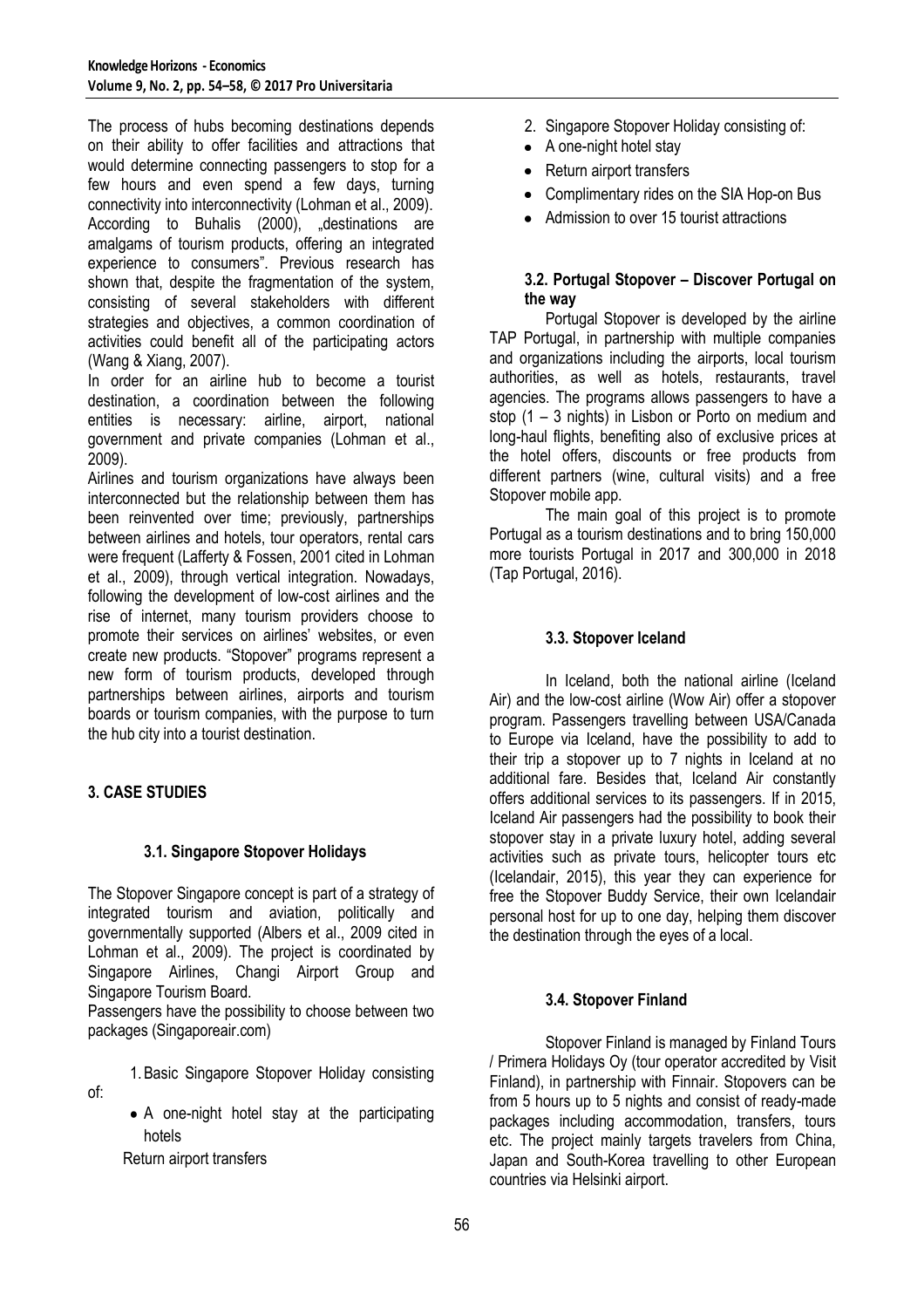#### **CONCLUSIONS**

In the context of an increasing air traffic and a growing number of passengers choosing to travel by air, hub airports can contribute significantly to the development of tourism in the regions they represent. This potential has been seized by airlines, airports and tourism authorities, which started to integrate their services in a common strategy. The approach varies from one company to another, as well as the partners involved. All programs involve the airline operating in the hub but the other partners change depending on the adopted strategy.

Considering that nowadays, both airlines and airports are focusing on increasing their revenue from auxiliary activities, these types of partnerships with tourism companies can benefit them, while attracting more tourists at the same time.

On a wider level, developing tourism in hub cities or gateway cities is expected to increase competition between destinations, especially if the time allocated for the overall stay remains the same. In this case, some destinations might develop at the expense of others (Lohmann, Pearce, 2010).

As the industry constantly changes, it is likely that more and more projects of this kind take place. With the evolution of low-cost airlines, regional airports have developed and each country started to increase its number of gateways. Some low-cost airlines also created their own hub, which brings new perspectives for the development of tourism on a regional level.

Future research may determine the exact impact of stopover tourism on the development of tourism in the region, comparing also the results of the different strategies adopted and the advantages of establishing partnerships between airlines, airports and tourism authorities could be underlined.

#### **REFERENCES**

- Bieger T., Wittmer A., (2006), *Air transport and tourism— Perspectives and challenges for destinations, airlines and governments*, Journal of Air Transport Management 12, 40–46
- Bowen J., (2000), *Airline hubs in Southeast Asia: national economic development and nodal accessibility*, Journal of Transport Geography 8, 25-41
- Buhalis D., (2000), *Marketing the competitive destination of the future*, Tourism Management Volume 21, Issue 1, Pages 97–116
- Duval D., (2011). *Tourism and Transport (Contemporary Tourism Reviews)* (Kindle Locations 218-220). Goodfellow Publishers. Kindle Edition.
- Gheorghe C. , Sebea M., Stoenescu C.*, From passengers to airport customers - how should airports relate to their target groups?,* Romanian Economic and Business Review, no. Special Issue, pp. 86-98, 2017.
- Haugland S., Ness, Aarstad J., (2010), *Development of Tourism Destinations An Integrated Multilevel Perspective*, Annals of Tourism Research, Vol. 38, No. 1, pp. 268–290
- Kasarda J.D., Lindsay G., (2012), *Aerotropolis: The Way We'll Live Next*, Penguin
- Lew A., McKercher B., (2002), *Trip destinations, gateways and itineraries: the example of Hong Kong*, Tourism Management 23, 609–621
- Lohmann, G. and D. G. Pearce (2010), *Conceptualizing and operationalizing nodal tourism functions*, Journal of Transport Geography 18(2): 266-275.
- Lohmann, G., et al. (2009). *From hub to tourist destination - An explorative study of Singapore and Dubai's aviation-based transformation*. Journal of Air Transport Management 15(5): 205-211.
- Lohmann, G. and D. T. Duval (2011). *Critical Aspects of the Tourism-Transport Relationship*. Contemporary Tourism Review. C. Cooper. Oxford, Goodfellow Publishers.
- Lohmann G., Duval D.T., (2014), *Destination morphology: A new framework to understand tourism-transport issues?*, Journal of Destination Marketing and Management 3, 133-136
- Seyanont A., (2011), *Passengers' Perspective Toward Airport Service Quality at Suvarnabhumi International Airport*, available at http://eprints.utcc.ac.th/1697/2/1697fulltext.pdf, accessed on the 20<sup>th</sup> of April 2017
- Tang C., Weaver D., Lawton L., (2017), *Can stopovers be induced to revisit transit hubs as stayovers? A new perspective on the relationship between air transportation and tourism*, Journal of Air Transport Management 62, 54-64
- Tang, C. & Weaver, D. (2013), *The Quasi-destination as an Innovative Component of Tourism System - Evidence from Singapore*. Presented at The International Conference on Tourism Transport and Logistic. Paris, France

Tang, C., (2014) *Exploring the potential of hub airports and airlines to convert stopover passengers into stayover visitors: Evidence from Singapore*, Griffith University